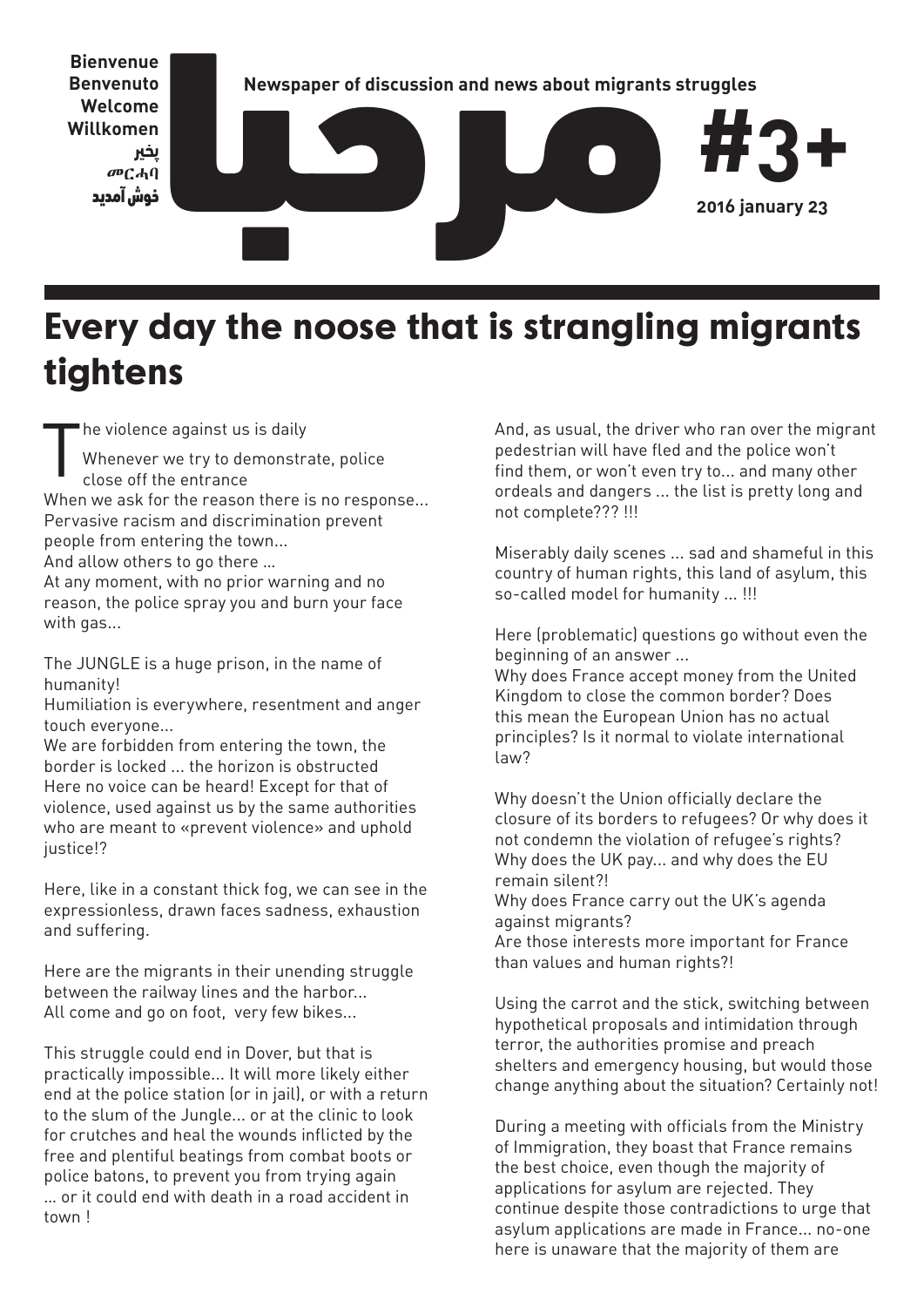### refused

Strange how many act in such a cold manner, with no further consideration, not even trying to understand why one might chose one country rather than another.

The migrants, however, know that agreements to force them to stay in the first EU country they entered are in place, although everyone knows this is impossible... Furthermore, it is normal and natural that for the migrants (migrants-refugeesexiled) there are other criteria: Language, culture and history are the factors that guide their choice, but who understands that?

Misery is institutionalized and consciously imposed on all who find themselves in Calais. Nothing about this is new. The borders are closed by police squads, army battalions, militias of security guards, ferocious police dogs, walls with barriers and barbed wire. So that the tranquility of the queen may not be disturbed by those who are considered monkeys.

There is resentment that overcrowding is certain... The new camp will not change anything about this reality.

Police forbid demonstrations to demand that our rights are respected, they quickly block the only access point to the Jungle, so that no-one can go into the town...

All that remains is the migrants' hope, nothing else... neither France, nor the European Union, nor the United Nations

Who will find the right words for their Rights But the migrants ask: Where is French society and its organizations???

Do European societies listen more to the politicians than to the logic of reason and heart, and of humanism!!! ???

Here in Calais all things such as liberty, justice and humanity are lost, misplaced for good. So, what remains? Calais…

Here, where the borders are closed... Cold and rain, long queues, pushing and shoving, for the toilets,

and also for the only meal of the day...

People are also enduring the cold to get Wi-Fi, hoping to get news from their relatives and loved ones...

The long queues to get the help offered by associations and volunteers are all miserable scenes, again with shoving and more... The medical clinics are also overwhelmed with queues to get tickets...

an epidemic of illnesses caused by the cold...

Everyone uses reclaimed wood for heating and cooking, which releases black, toxic, polluting fumes…

Inside the makeshift tents there are candles, and those fumes are inhaled too, and sometimes a tarp catches fire, which is even worse when the tents that have no windows...

In the Jungle you constantly see the victims of the train, of falls, of State violence; those scenes and sights are everywhere.

Unjustified and unjustifiable violence... Many are psychologically devastated, a lot of depression, despondency, and other problems and sufferings linked to the survival conditions… Calais, where the police prohibit demonstrations and rallies… denying the migrants all expression of the desperation and anger that they live…

As long as the borders stay closed, everything is subject to the unknown...

And now there is the plan to build a new camp on the camp itself! To protect them from the cold, or to control the refugees? And how many places will there be for how many of those who are here?... Questions: Are the refugees looking for a spot where the border is open? Or have the come all the way here to live in a better organized camp!?

The police send the migrants who try to cross to jail, they are detained for days and sometimes much longer, they are removed to prisons on the other side of the country, at the Spanish, Swiss and other borders... But that does not remove them from violence and hardship, quite the opposite. On the other hand, it does remove them further and further from human and humanitarian rights, from the right of asylum, to move freely and to settle in the country of one's choice...

Testimony from a migrant who spent many weeks in the Calais Jungle

This newspaper is written by migrants and people in solidarity with their struggle. It's spread in french, arabic, english and farsi, in the shelters, during demonstrations and on campements in Paris region and beyond.

CONTACT:

PHONE **07 53 21 83 90** (WHATSAPP, LYCA) email: merhaba@riseup.net // facebook : Mer Haba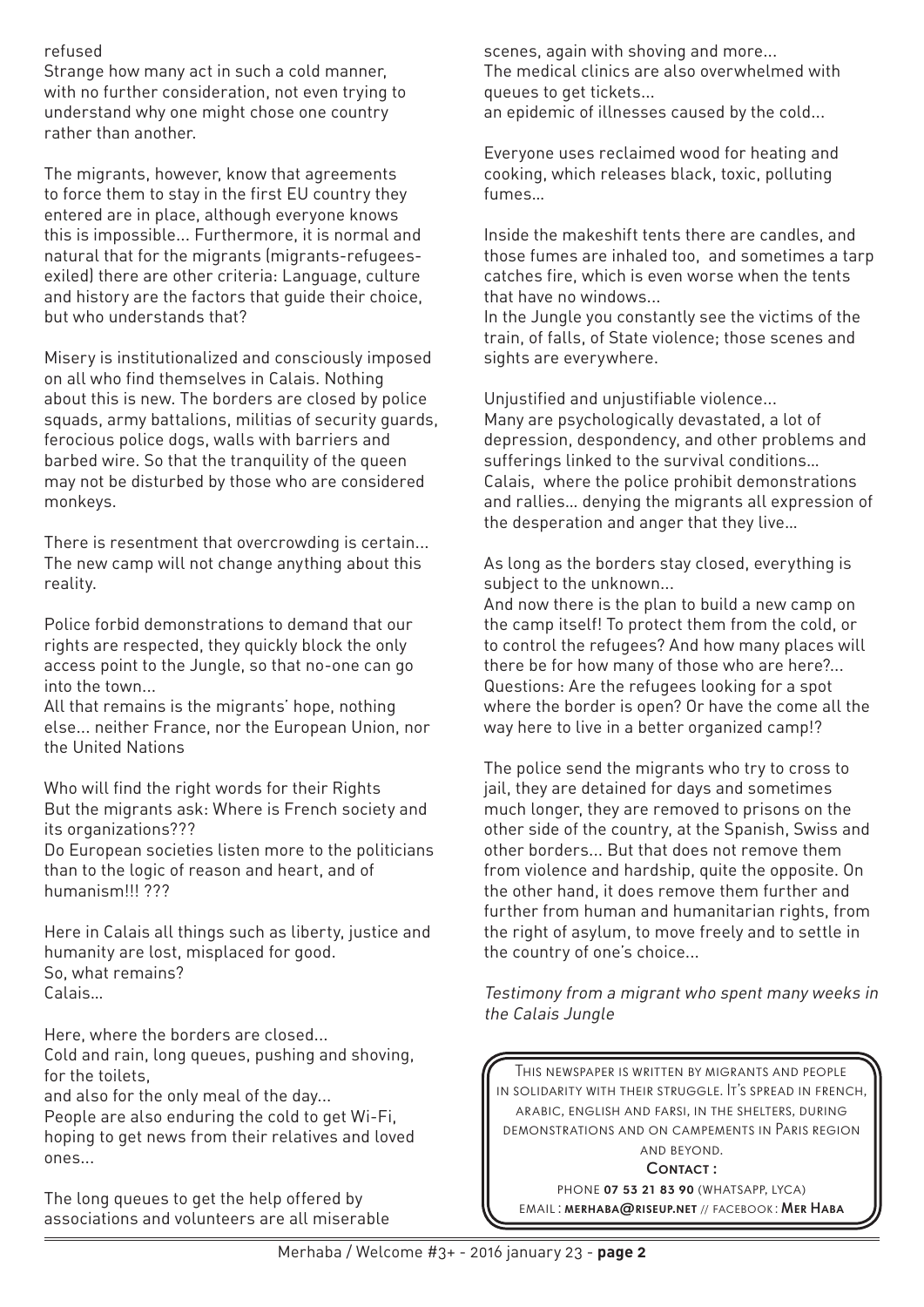# **For migrants, it's impossible to settle or to circulate**

Since 21 November 2015 and Merhaba 3 (this<br>newspaper) much has happened in Paris, b<br>the situation remains just as unbearable an newspaper) much has happened in Paris, but the situation remains just as unbearable and far from the promises made by the City of Paris and the prefecture during evacuations of encampments and occupied buildings.

#### **Housing: hiding away and dispersal instead of hospitality**

Although additional shelter was opened thanks to the determined struggle of migrants at the encampments and the occupied school, the problems that had started to appear at the shelters have gotten worse. Thus, after the successive evacuations and "sheltering," living and reception conditions have led migrants to denounce unbearable situations:

Despite the promises, administrative files of individuals seeking asylum aren't followed up. Certain employees and neighbors behave in a racist way and make racist remarks to the people sheltered. In many centers people see their liberties limited: no visits allowed, strict rules regarding entry and exit and surveillance of circulation, expression concerning living conditions forbidden… Their rooms or their belongings can be searched and, sometimes, there's not enough to eat or the food is inappropriate or stale!

In two centers, the migrants went on hunger strike. The response to one of the strikes was the arrest of 20 migrants on hunger strike for two days, who were first taken to the police station where their identities were verified and their fingerprints taken, and then in the middle of the night thrown out of the center in which they had been sheltered.

Again in the street they regrouped at an encampment in place de la République where they found other migrants who had been left out of previous "humanitarian" evacuation operations, or had returned voluntarily from their shelter centers (located so far outside of Paris it wasn't possible for them to pursue their asylum application process) or who had been kicked out of them for having spent two nights elsewhere, or new arrivals in France who hadn't had the time to file their asylum request or who had found no places at a center for asylum seekers.

Everyone mobilized and struggling, in the cold, to demand… places in a shelter. Pending the legalization of their situation.

In other centers, the fact that migrants are mobilized and publicly expose their difficulties and the flouting of their liberties in these shelters that are supposed to serve as a refuge facilitated certain improvements in daily conditions (such as obtaining heating in a center where the heating didn't work).

But everywhere there's the constant threat of having to return to the street, knowing that in any event several centers have said that the specific accommodation for refugees will end 31 March.

Everyone concerned is thus being subject to one thing: uncertainty. It's a State policy which seeks to hide affliction at all costs by clearing encampments and isolating individuals. No question of allowing refugees to regroup or fight for their rights! These last weeks, certain of the last people evacuated were sent directly to hotels, without any guarantee of the duration of shelter: they haven't been assured of anything!

In addition to the State policy – and it's striking – the conditions at the centers vary greatly: some are less authoritarian than others: there aren't guardians, relations with staff are better, visits are permitted… This indicates that in addition to the State and prefecture's policy there are also intermediary levels and directors of centers who deliberately seek to humiliate migrants and not consider their situation.

Similarly, OFII is the service responsible for the transport tickets that are supposed to be available but which aren't, and it doesn't want to hear about this.

#### **An administrative system designed not to function?**

The other dimension of the situation, in addition to shelter, is, for a majority of the people concerned, asylum request. The situation is just as catastrophic in terms of the filing of the request as it is regarding the treatment of it: after the reform 1 November reception agencies were closed for several weeks! And sometimes there are surprise closings, without informing the people concerned. These agencies have opening hours and reception capacities unsuited for what they have to do: people wait sometimes from midnight in front of them hoping to enter in the morning! This situation is such that the turnaround which should be three days is now three months.

The institutions which take charge of the asylum seekers get a budget for doing so: but they don't necessarily fulfil the mission they're financed for, such as orientation and the translation of administrative documents.

Also, the disbursement of ATA (the temporary allocation during the waiting period, whose disbursement is also OFII's responsibility) was simply cut for several weeks for hundreds of people!

Finally, since 1 November increasing numbers of people are receiving accelerated treatment of their asylum requests, a procedure which diminishes even more their chances of obtaining it, as this rapid procedure functions as a "sub-procedure" reserved for individuals whose demands are "considered implausible."